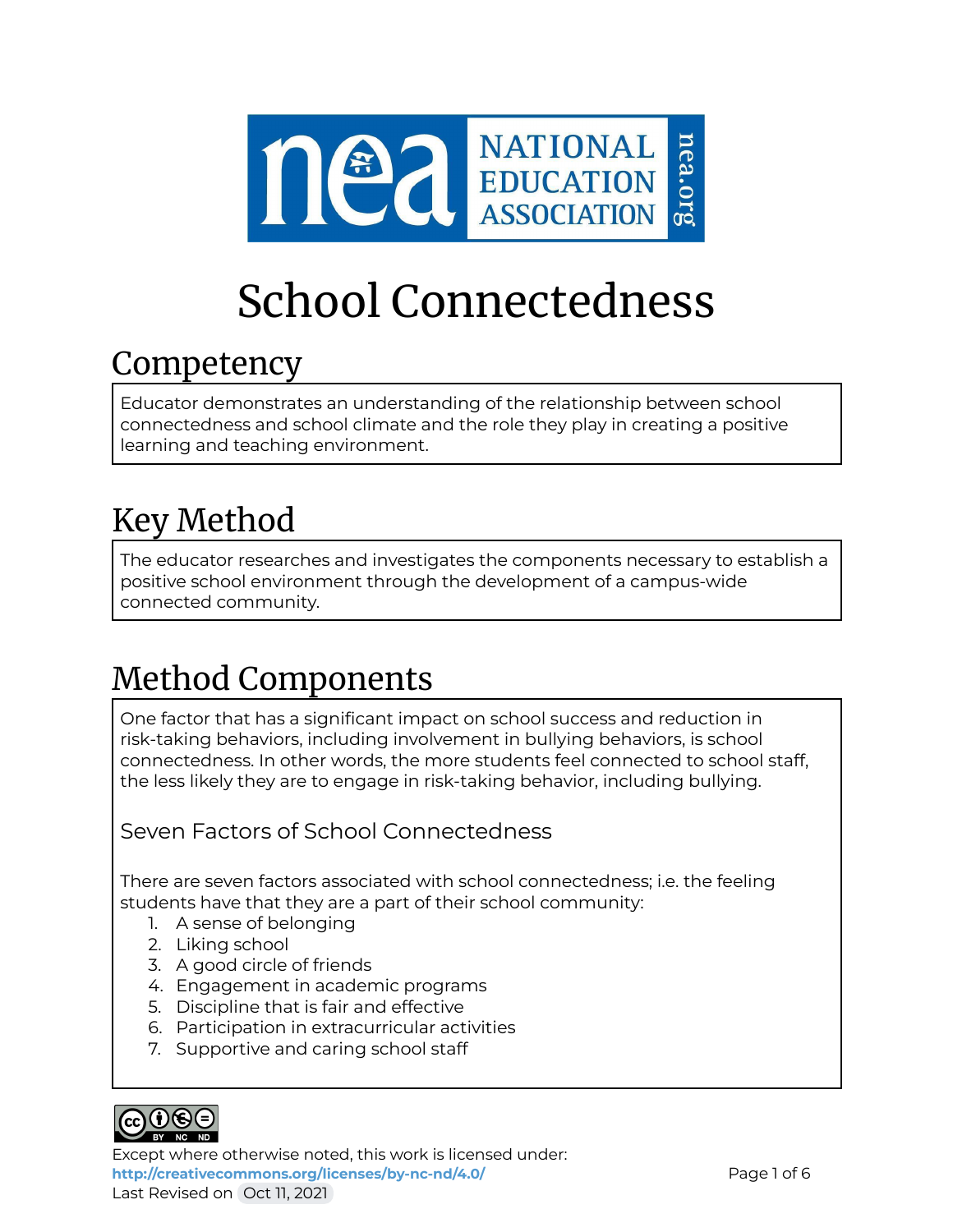Of these seven factors, educators have the most direct control over the last one—being supportive and caring. By being supportive, caring, and inclusive adults in our schools and communities, educators can make a significant difference in students' lives and behavior.

Researchers and practitioners have consistently found that students' ability to form strong, close bonds with school personnel is associated with higher academic achievement, better social-emotional functioning, and less involvement in delinquent behaviors. It's important to start talking about how educators can improve school climate and school connectedness when considering the implementation of strategies that can reduce bullying, sexual harassment, and other forms of peer victimization in our schools.

Suggestions for establishing a positive school culture and a sense of school connectedness.

- Become familiar with the role of each of the nine Educational Support Professional (ESP) job categories, using the NEA Bullying Perspective Research article.
- Watch the video A Day Without an ESP.
- Become familiar with the "Aspects of School Climate" by reading "What is School Climate" in the NEA Bully Free Schools Summit Book.
- Identify areas of concern with your school's climate from your perspective.
- Read "How is School Climate Measured" in the NEA Bully Free Schools Summit Book.
- Identify areas of concern with your school's climate from the students' perspective.
- Read "How Do We Improve School Climate?" in the NEA Bully Free Schools Summit Book.

# Supporting Rationale and Research

Cornell, Dewey, and Limber, Susan P. (2015). "Law and policy on the concept of bullying at school." American Psychologist 70.4: 333–43. Web. <https://www.apa.org/pubs/journals/releases/amp-a0038558.pdf.>

Rigby, K., and Slee, P. T. (2008). Interventions to reduce bullying. International Journal of Adolescent Medicine and Health, 20, 165–83 [http://www.bullyingawarenessweek.org/pdf/Bullying\\_Prevention\\_Strategies\\_in\\_Sch](http://www.bullyingawarenessweek.org/pdf/Bullying_Prevention_Strategies_in_Schools_Ken_Rigby.pdf) [ools\\_Ken\\_Rigby.pdf](http://www.bullyingawarenessweek.org/pdf/Bullying_Prevention_Strategies_in_Schools_Ken_Rigby.pdf)



Except where otherwise noted, this work is licensed under: <http://creativecommons.org/licenses/by-nc-nd/4.0/><br>
Page 2 of 6 Last Revised on Oct 11, 2021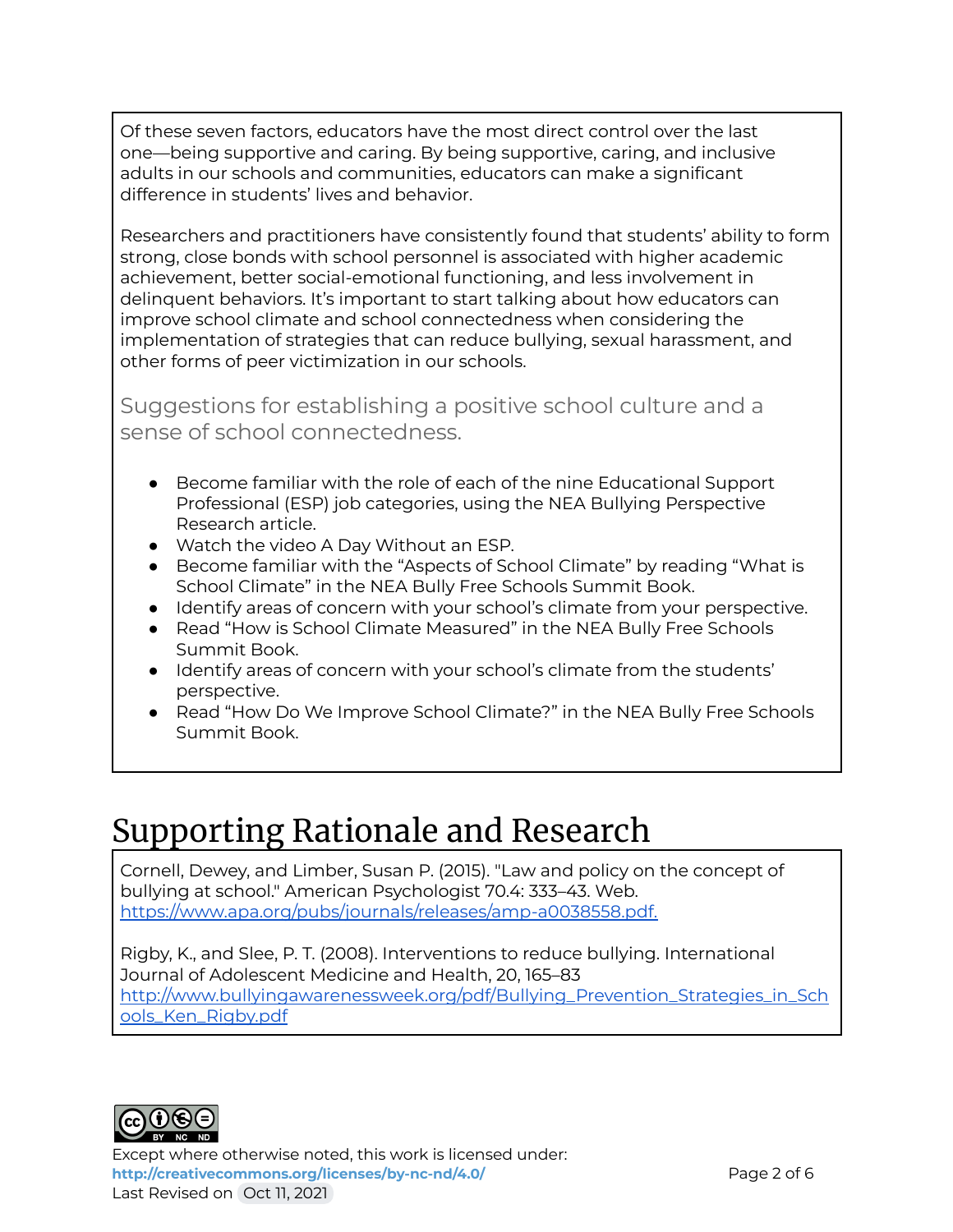# Resources

| <b>Facing Hate and Bias at School Pledge</b>                                                                   |
|----------------------------------------------------------------------------------------------------------------|
| <b>Components of a Positive School Climate</b>                                                                 |
| <b>BullyFree School Climate Summit Book.pdf</b>                                                                |
| Step-by-Step Help sheet for GLSEN tool                                                                         |
| Recognizing the First Signs of Bullying   NEA                                                                  |
| How To Be an Advocate for Bullied Students   NEA                                                               |
| <b>National School Climate Center</b>                                                                          |
| School Climate Survey Compendium   National Center on Safe Supportive Learning<br><b>Environments (NCSSLE)</b> |
| <b>Guiding Principles A Resource Guide for Improving School Climate and Discipline</b><br>(PDF)                |
| <b>School Climate &amp; Culture</b>                                                                            |
| <b>A Day Without Educational Professionals</b>                                                                 |
| <b>How to Promote Awareness for Diversity in Schools</b>                                                       |

# Submission Guidelines & Evaluation Criteria

*To earn the micro-credential, you must receive a passing score in Parts 1 and 3, and be proficient for all components in Part 2.*

### Part 1. Overview Questions (Provides Context)

(400-500 words)

*Please use the suggested word count as a guide to answer the following contextual questions. This will help our assessor understand your current context for working on this micro-credential.*

*Please do not include any information that will make you identifiable to your reviewers.*



Except where otherwise noted, this work is licensed under: <http://creativecommons.org/licenses/by-nc-nd/4.0/><br>
Page 3 of 6 Last Revised on Oct 11, 2021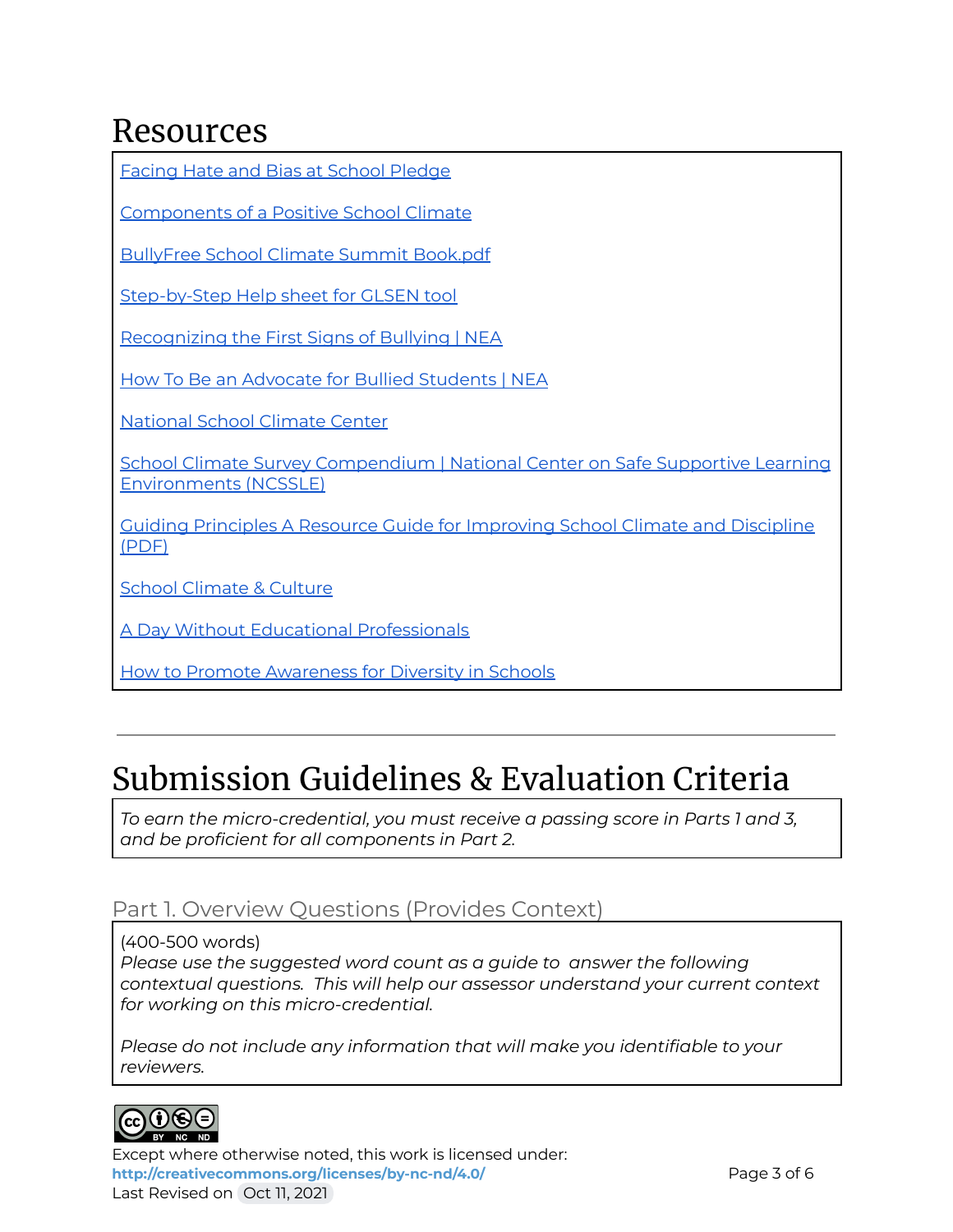- 1. What background information is important to know to understand the context of your school? Consider things such as population, demographics, and any relevant cultural information, and special considerations regarding student characteristics. Be mindful not to reveal anything confidential.
- 2. After reading at least 3 of the articles listed in the resource section, or 2 articles and the video listed in the resource section: "A Day Without Educational Professionals" discuss the role of the school in providing a positive climate as it relates to bullying. Describe the role of educational professionals within the school setting and the impact they have on student behavior as it relates to bullying. Overall, what can schools do to head off bullying behaviors?

**Passing:** Response includes all requested parts of the question. Writing is clear and easy to understand

### Part 2. Work Examples/Artifacts/Evidence

To earn this micro-credentials please submit the following **four** artifacts as evidence of your learning. For artifacts the preferred file format is PDF.

*\*Please do not include any information that will make you or your students identifiable to your reviewers.*

#### **Artifact 1-Aspects of School Climate**

100 -200 words

Using the "Aspects of School Climate Chart" rate your school for each of the following categories on a scale of 1–5 (1 is a low rating and 5 is high) and provide evidence.

- Relationships
- Respect for diversity
- School participation
- Emotional safety
- Physical safety
- Substance use
- Physical environment
- Academic environment
- Wellness
- Disciplinary environment

#### **Artifact 2-School Climate Survey**

200 - 300 words

After reviewing "How School Climate is Measured" section in the NEA Bully Free School Climate Summit Book in the resource section above, administer a climate survey to your students, then evaluate their responses. High school level students



Except where otherwise noted, this work is licensed under: <http://creativecommons.org/licenses/by-nc-nd/4.0/><br>
Page 4 of 6 Last Revised on Oct 11, 2021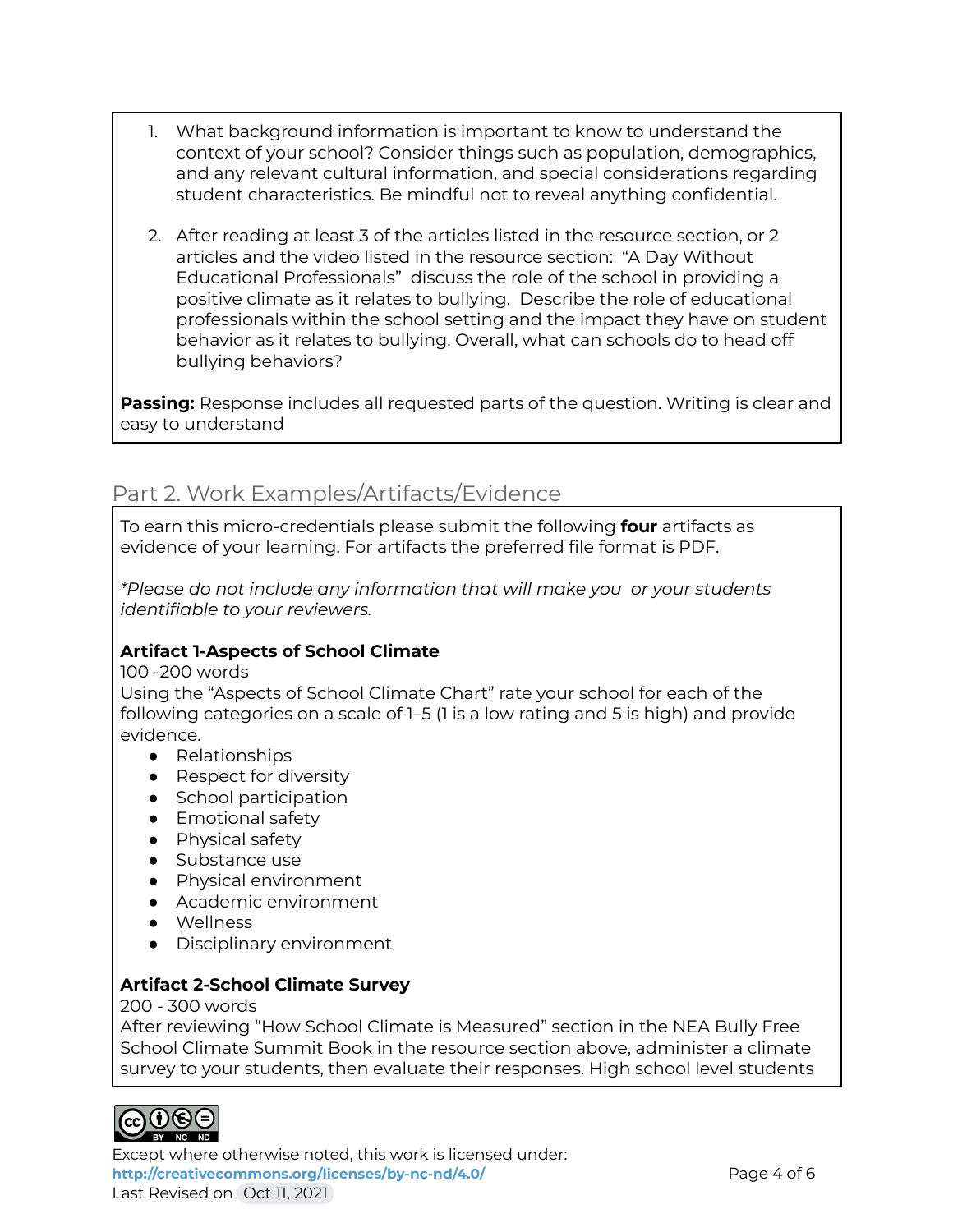could use the GLSEN tool.

Provide a link or document that includes the questions asked in the survey. Submit a reflection about the process of creating this survey with your audience in mind. You may include information about age, grades, and/or language and reading levels of those taking the survey and how each question relates to a category of climate.

### **Artifact 3: Three Completed Student Surveys**

#### **Artifact 4 - Analysis**

250-350 words

Compare and contrast your perceptions of the school with those of the students. Utilize and give examples from the survey responses. Respond to the following:

- What is similar in your and your students' perspectives?
- What is different in your and your students' perspectives?
- What are some current school policies and initiatives that might have contributed to these survey results?

### Part 2. Rubric

|                                                                                      | <b>Proficient</b>                                                                                                       | <b>Basic</b>                                                                                                 | <b>Developing</b>                                                                                                          |
|--------------------------------------------------------------------------------------|-------------------------------------------------------------------------------------------------------------------------|--------------------------------------------------------------------------------------------------------------|----------------------------------------------------------------------------------------------------------------------------|
| <b>Artifact 1:</b><br><b>Aspects of</b><br><b>School</b><br><b>Climate</b><br>Part 1 | All 10 subcategories<br>are rated, and specific<br>examples are<br>provided for each of<br>the 10 categories.           | All 10 subcategories<br>are rated, and specific<br>examples are<br>provided for fewer<br>than 10 categories. | None of the 10<br>subcategories are<br>rated, and no specific<br>examples are<br>provided for any of<br>the 10 categories. |
| <b>Artifact 2:</b><br><b>School</b><br><b>Climate</b><br><b>Survey</b>               | Climate survey is<br>appropriate length<br>and style for your<br>students. Reflection<br>on the process is<br>thorough. | Climate survey or<br>reflection on process<br>is unclear.                                                    | Climate survey and<br>reflection are missing.                                                                              |
| <b>Artifact 3:</b><br><b>Three</b><br><b>Completed</b><br><b>Survey</b>              | All three student<br>surveys are<br>submitted.                                                                          | Some student<br>surveys are<br>submitted.                                                                    | No student surveys<br>are submitted.                                                                                       |
| <b>Artifact 4:</b><br><b>Analysis</b>                                                | Analysis is thorough.<br>Writing is clear and<br>easy to understand.                                                    | Analysis is not<br>thorough or writing<br>isn't clear.                                                       | Analysis is missing.                                                                                                       |



Except where otherwise noted, this work is licensed under: <http://creativecommons.org/licenses/by-nc-nd/4.0/><br>
Page 5 of 6 Last Revised on Oct 11, 2021